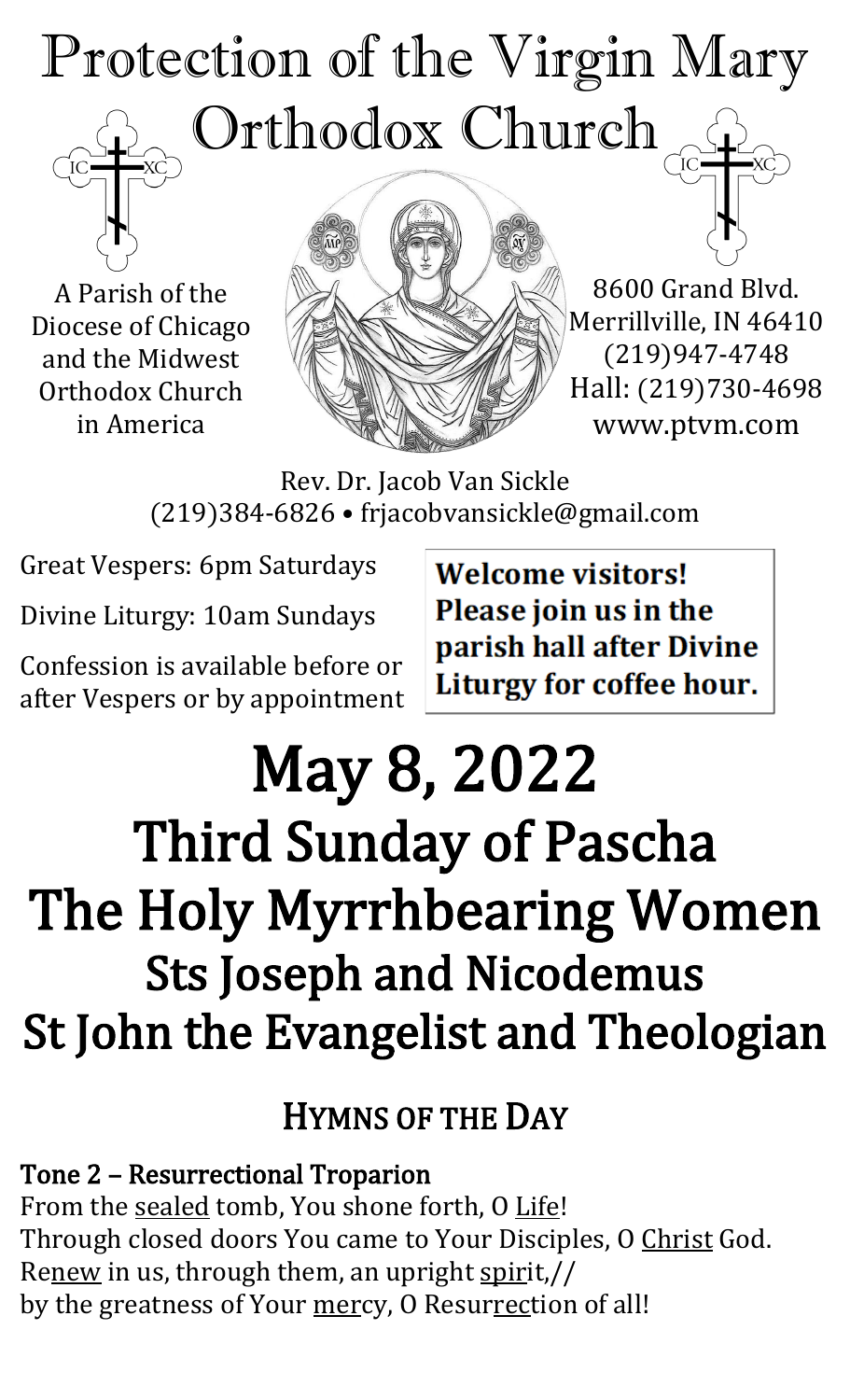#### Tone 2 – Troparion for Sts Joseph and Nicodemus

The noble **Joseph**, when he had taken down Your most pure **Body from the Tree**, wrapped it in fine linen and anointed it with spices, and placed it in a new tomb. But You rose on the third day, O Lord,// granting the world great mercy.

#### Tone 2 – Troparion for St John

Beloved Apostle of Christ our God, hasten to deliver a defenseless people! He Who allowed you to recline on His breast, receives you as you bow before Him. Implore Him, O John the Theologian, to disperse the persistent threat from the heathens,// entreating for us peace and great mercy!

#### Tone 2 – Kontakion for St. John

Who shall declare your greatness, O virgin disciple,

for you pour forth wonders and are a source of healings,// and pray for our souls as theologian and friend of Christ.

## Tone 2 – Kontakion for the Myrrhbearers

You commanded the Myrrhbearers to rejoice, O Christ God. By Your Resurrection, You stopped the lamentation of Eve, the

first mother. You commanded them to preach to Your Apostles:// "The Savior is risen from the tomb!"

## SCRIPTURE READINGS

## Tone 6 – Sunday Prokeimenon (Psalm 27)

O Lord, save Your people, / and bless Your inheritance!

## Tone 8 – Prokeimenon for St. John (Psalm 18)

Their proclamation has gone out into all the earth, and their words to the ends of the universe!

## Epistle: Acts 6.1-7 (Sunday)

Now in those days, when the number of the disciples was multiplying, there arose a complaint against the Hebrews by the Hellenists, because their widows were neglected in the daily distribution.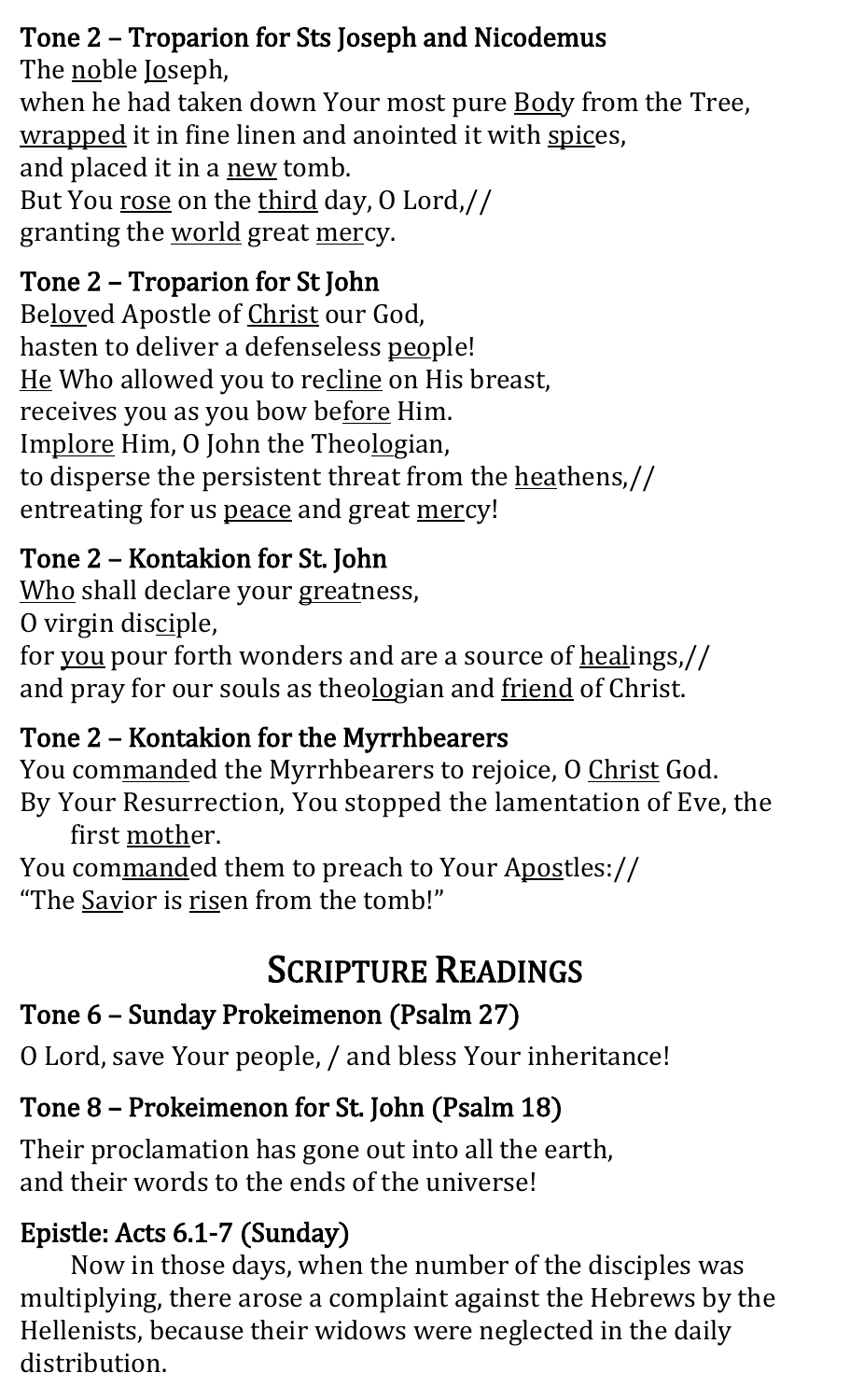Then the twelve summoned the multitude of the disciples and said, "It is not desirable that we should leave the word of God and serve tables. Therefore, brethren, seek out from among you seven men of good reputation, full of the Holy Spirit and wisdom, whom we may appoint over this business; but we will give ourselves continually to prayer and to the ministry of the word."

And the saying pleased the whole multitude. And they chose Stephen, a man full of faith and the Holy Spirit, and Philip, Prochorus, Nicanor, Timon, Parmenas, and Nicolas, a proselyte from Antioch, whom they set before the apostles; and when they had prayed, they laid hands on them. Then the word of God spread, and the number of the disciples multiplied greatly in Jerusalem, and a great many of the priests were obedient to the faith.

#### 1 John 1.1-7 (St John)

Beloved: That which was from the beginning, which we have heard, which we have seen with our eyes, which we have looked upon, and our hands have handled, concerning the Word of life – the life was manifested, and we have seen, and bear witness, and declare to you that eternal life which was with the Father and was manifested to us – that which we have seen and heard we declare to you, that you also may have fellowship with us; and truly our fellowship is with the Father and with His Son Jesus Christ. And these things we write to you that your joy may be full.

This is the message which we have heard from Him and declare to you, that God is light and in Him is no darkness at all. If we say that we have fellowship with Him, and walk in darkness, we lie and do not practice the truth. But if we walk in the light as He is in the light, we have fellowship with one another, and the blood of Jesus Christ His Son cleanses us from all sin.

#### Gospel: Mark 15.43 – 16.8 (Sunday)

Joseph of Arimathea, a prominent council member, who was himself waiting for the kingdom of God, coming and taking courage, went in to Pilate and asked for the body of Jesus. Pilate marveled that He was already dead; and summoning the centurion, he asked him if He had been dead for some time. So when he found out from the centurion, he granted the body to Joseph.

Then he bought fine linen, took Jesus down, and wrapped Him in the linen. And he laid Him in a tomb which had been hewn out of the rock, and rolled a stone against the door of the tomb. And Mary Magdalene and Mary the mother of Joses observed where He was laid.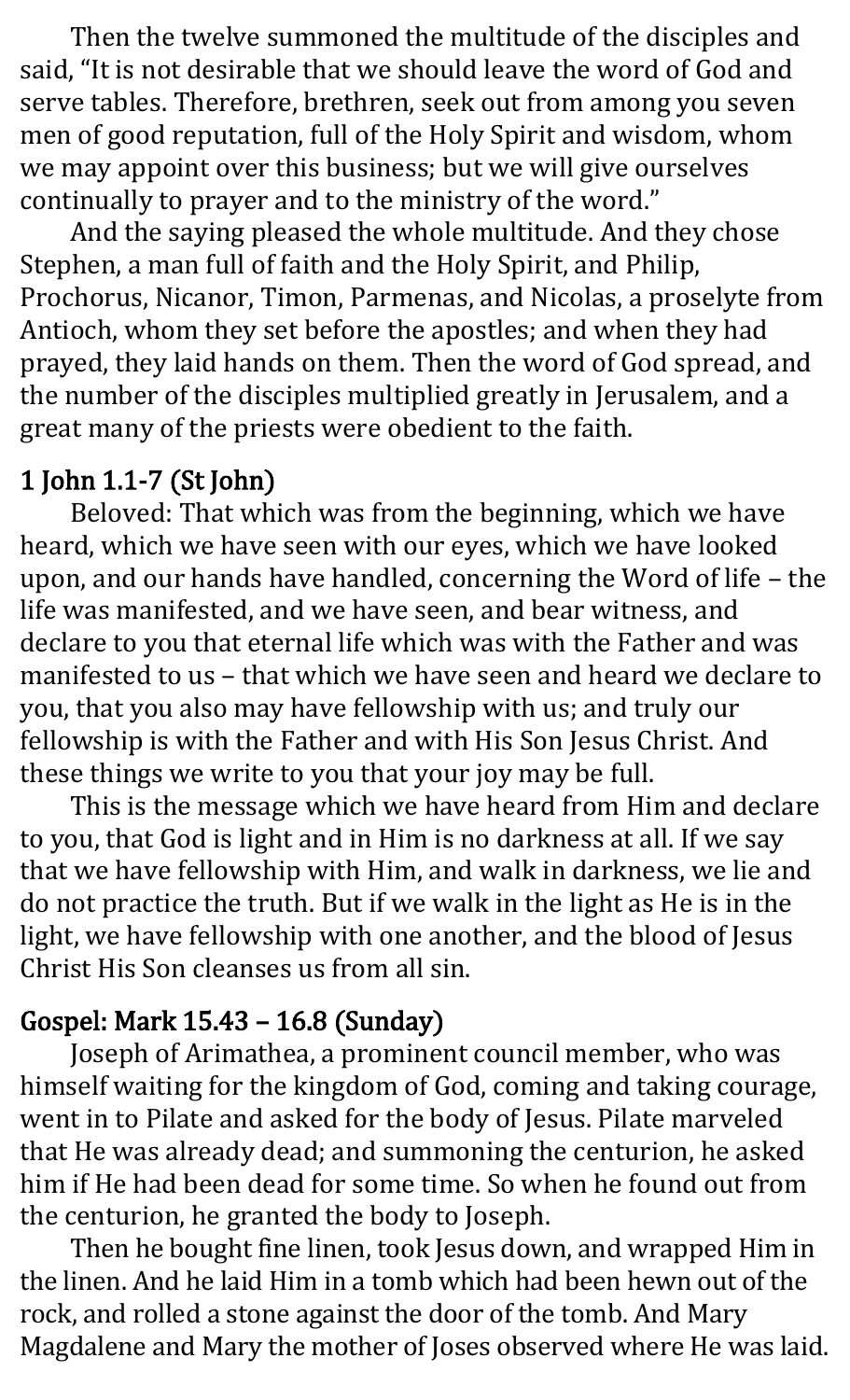Now when the Sabbath was past, Mary Magdalene, Mary the mother of James, and Salome bought spices, that they might come and anoint Him. Very early in the morning, on the first day of the week, they came to the tomb when the sun had risen. And they said among themselves, "Who will roll away the stone from the door of the tomb for us?"

But when they looked up, they saw that the stone had been rolled away – for it was very large. And entering the tomb, they saw a young man clothed in a long white robe sitting on the right side; and they were alarmed.

But he said to them, "Do not be alarmed. You seek Jesus of Nazareth, who was crucified. He is risen! He is not here. See the place where they laid Him. But go, tell His disciples – and Peter – that He is going before you into Galilee; there you will see Him, as He said to you."

So, they went out quickly and fled from the tomb, for they trembled and were amazed. And they said nothing to anyone, for they were afraid.

#### John 19.25-27; 21.24-25 (St John)

Now there stood by the cross of Jesus His mother, and His mother's sister, Mary the wife of Clopas, and Mary Magdalene. When Jesus therefore saw His mother, and the disciple whom He loved standing by, He said to His mother, "Woman, behold your son!"

Then He said to the disciple, "Behold your mother!"

And from that hour that disciple took her to his own home. This is the disciple who testifies of these things, and wrote these things; and we know that his testimony is true. And there are also many other things that Jesus did, which if they were written one by one, I suppose that even the world itself could not contain the books that would be written. Amen.

## WE REMEMBER IN PRAYER

| New Dep. Archbishop Paul<br><b>Ronald Birch</b> |            | <b>Ev.Mem.</b> Timofey Mihalik ('52)<br>Kateryna Gruszyk (2012) |  |
|-------------------------------------------------|------------|-----------------------------------------------------------------|--|
| Health & Salv.                                  | Andrew     | Jovan                                                           |  |
| Archpr. Peter                                   | Gideon     | Tom                                                             |  |
| Mat. Anne                                       | Kevin      | Jennifer                                                        |  |
| Pr. Christopher                                 | <b>lon</b> | Larry                                                           |  |
| Mat. Jennifer                                   | Tanya      | Rollie                                                          |  |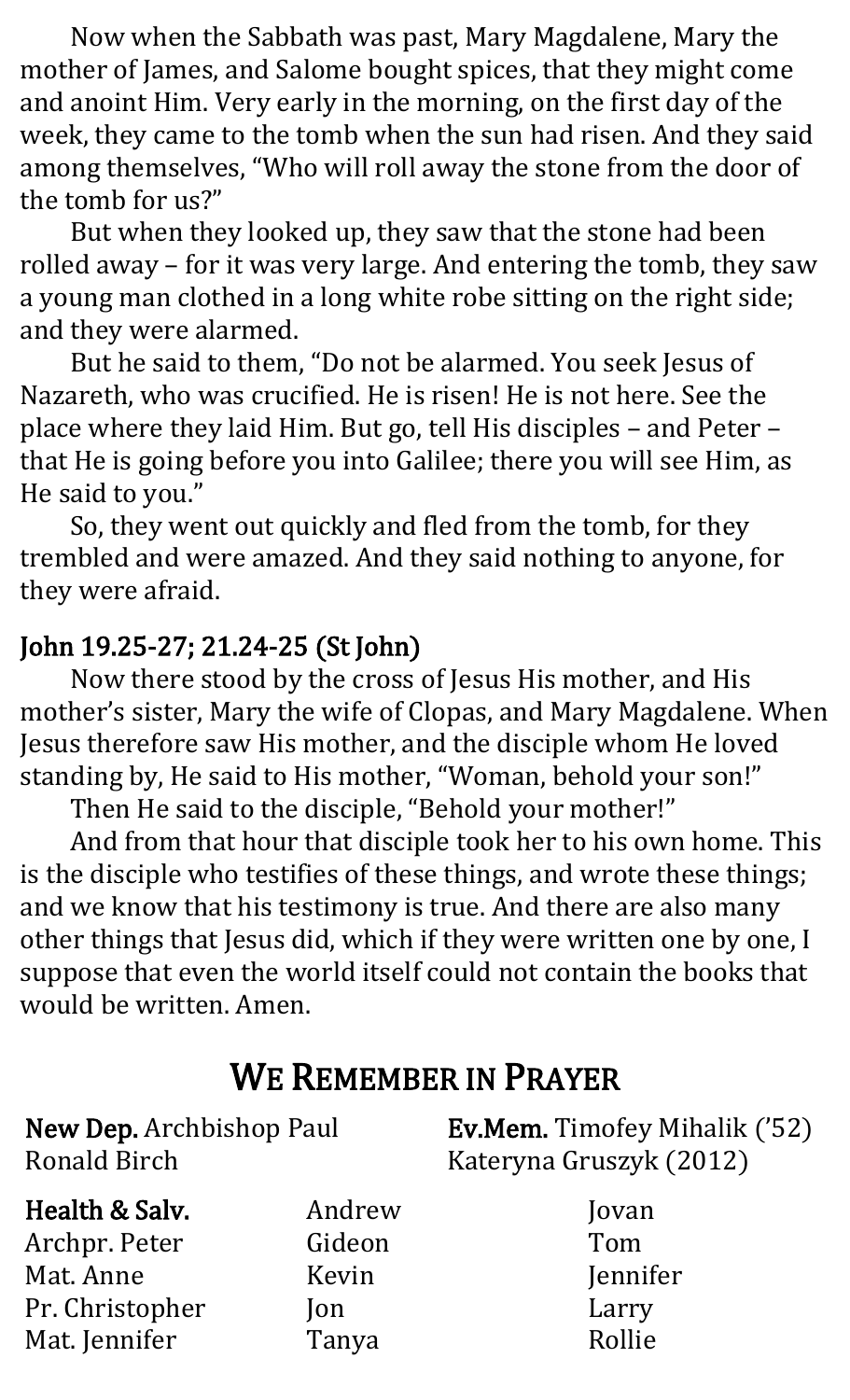| Joseph        | William         | Vadim       |
|---------------|-----------------|-------------|
| <b>Nadia</b>  | Wanda           | Hanna       |
| Mark          | Ivanka          | Helen Maria |
|               |                 |             |
| Jerry         | Aaron           | Alex        |
| Joseph        | Karen           | Carl        |
| Linda         | Sandra          | Laura       |
| Claudia       | Linda           | Chrisan     |
| Carol         | Jim             | Janice      |
| Snezana       | John            | Gerald      |
| Ryan          | Martha          | Olga        |
| <b>Nathan</b> | Mark            | Janie       |
| Kara          | Michelle        | David       |
| Djuro         | Irene           | Sharon      |
| Dominic       | Michelle        | Tanya       |
| Declan        | Erika           | Renee       |
| Hudson        | Luke            | Carissa     |
| Ayden         | $ 0\rangle$     | Ashton      |
| Hyland        | Stephanie       | Matthew     |
| Jason         | Mary Ann        | Doris       |
| Ted           | Robb            | Laura       |
| James         | Desiree         | Duane       |
| Pamela        | Hanna           | Elizabeth   |
| Alexander     | Jaroslava       | Karen       |
| Ronald        | Andrew<br>Alexa |             |
| Ken           | Andrew          |             |

\*If you know someone who needs prayer, please give their name to Fr Jacob

## Special Petitions for Ukraine at the Augmented Litany:

We pray, O Lord our God, for all those who suffer from acts of war, especially for the victims in Ukraine. We pray for Your peace and Your mercy in the midst of the great suffering of Your people. Vouchsafe to accept the prayers of the Church, so that by Your goodness, peace may return to all peoples; O Lord, hear us and have mercy.

We also pray You, O Lord our God, to remember and have mercy on our Orthodox brothers and sisters in Russia and Ukraine, who are involved in violent conflict. Remove from their midst all hostility, confusion and hatred. Lead everyone along the path of reconciliation and peace, we pray You, hear us and have mercy.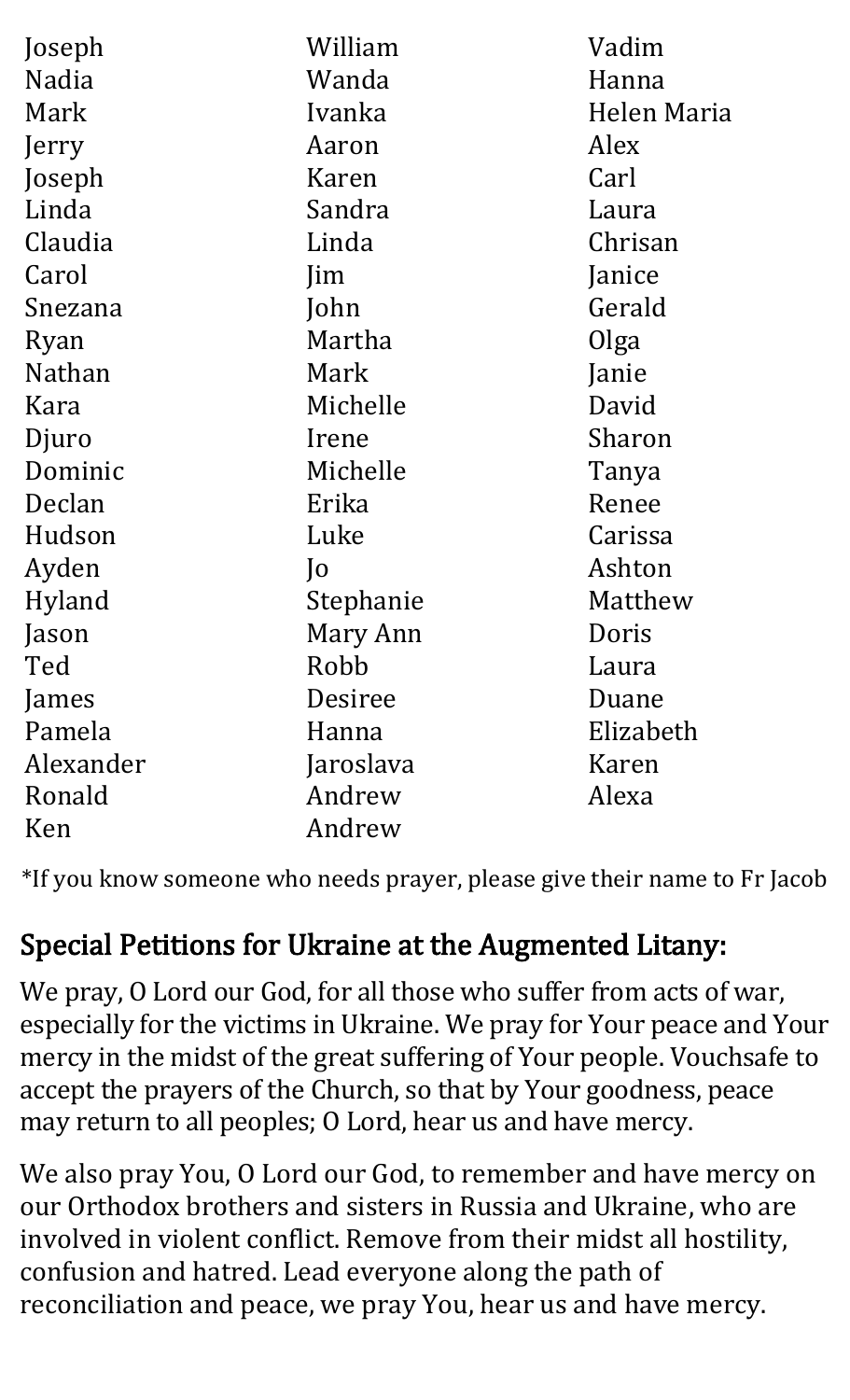#### Paschal Theotokion (Instead of "It is Truly Meet...")

The Angel cried to the Lady, full of grace: "Rejoice, O pure Virgin! Again, I say: Rejoice, your Son is risen from His three days in the tomb! With Himself He has raised all the dead." Rejoice, O you people!

Shine, shine, O new Jerusalem! The glory of the Lord has shone on you. Exult now, and be glad, O Zion! Be radiant, O pure Theotokos, in the Resurrection of your Son!

## ANNOUNCEMENTS

After venerating the cross, we will serve the 10-year Memorial for Kateryna Gruszyk.

Thank you to everyone who helped with our annual Spring Grounds Clean-up!

For Bible Study this week, read 1 Maccabees 13-16.

This Thursday evening at 6pm, a group of men from the parish are meeting for dinner at Maxim's Restaurant and Lounge in Merrillville for a Guys' Night Out. Other parishioners are welcome to join!

The Protection of the Virgin Mary Orthodox Church Jan Hughes Memorial Golf Outing is scheduled for Saturday, June 4, at Indian Ridge Country Club in Hobart. This is a major fundraiser for us. The proceeds will be used for the continuation, support, and development of various Church projects, which reach out to the community. Hole sponsors (\$125) or other monetary or prize donations will be greatly appreciated. Those wishing to help in any way (including making desserts or appetizers), or to purchase banquet tickets (\$20 each), please see Rich or Linda Svihra or Lara Richards. Thanks in advance, The Golf Committee.

#### Mark your calendars:

- May 10: Moleben for Peace in Ukraine @ 10am
- May 11: Bible Study @ 7pm
- May 12: Faith Enrichment @ 10am Guys' Night Out at Maxim's Lounge @ 6pm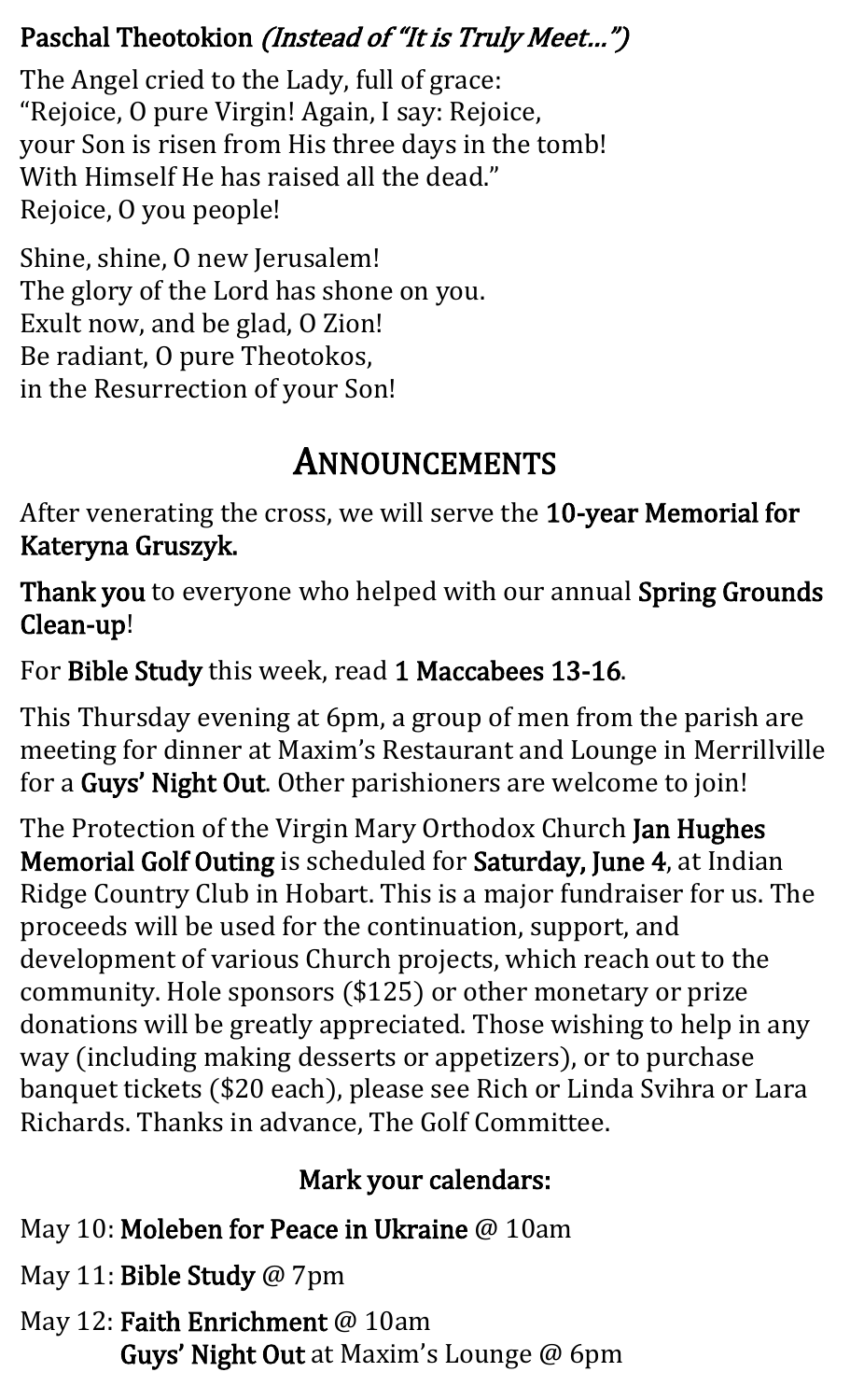May 27: Blood Drive, 12p - 6p

May 30: Memorial Day Grave Blessings starting at St. Mary's cemetery@ 9pm

June 4: Annual Golf Outing

Last week's (Pascha) gifts to the Lord: \$3,806

## In Memorium: Archbishop Paul

On the Feasts of Feasts, Great and Holy Pascha, Sunday, April 24, His Eminence, the Most Reverend Paul (Gassios), Archbishop of Chicago and the Midwest, fell asleep in the Lord at the age of 69, after a grave illness. Paul Nicholas Gassios was born in Detroit, Michigan on April 6, 1953 to Nicholas and Georgia Gassios, natives of Castanea, Greece. As an infant, he was baptized with the name Apostolos, in honor of the holy Apostle Paul, at Sts Constantine and Helen Greek Orthodox Church, Detroit, MI – his home parish for the first 28 years of his life.

He graduated from Detroit's Cooley High School in 1971, where he was a member of the National Honor Society, after which he enrolled at Wayne State University as a history and psychology major. After graduating in 1976, he worked with emotionally and physically abused children. He received an MSW degree from WSU in 1980, and continued to work in his chosen field.

In the mid-1980s, he became a member of Holy Transfiguration Church, Livonia, MI. He began theological studies in September 1991 at Saint Vladimir's Seminary, Yonkers, NY, from which he received his M.Div. summa cum laude and served as valedictorian in 1994. He was ordained to the priesthood by His Eminence, the late Archbishop Job of Chicago and the Midwest on June 25, 1994. After ordination, he was assigned Priest-in-Charge of St Thomas the Apostle Church, Kokomo, IN, which he served until June 2005, after which he resided at St Gregory Palamas Monastery, Hayesville, OH until May 2006. He briefly served as Rector of Archangel Michael Church, St. Louis, MO and the Nativity of the Holy Virgin Church, Desloge, MO before his transfer to the OCA's Bulgarian Diocese and assignment as Dean of St George Cathedral, Rossford, OH in 2007.

In August 2014, he was named Administrator of the Diocese of the Midwest and relocated to Chicago. On October 20, 2014, he was tonsured to monastic rank with the name Paul, in honor of St Paul